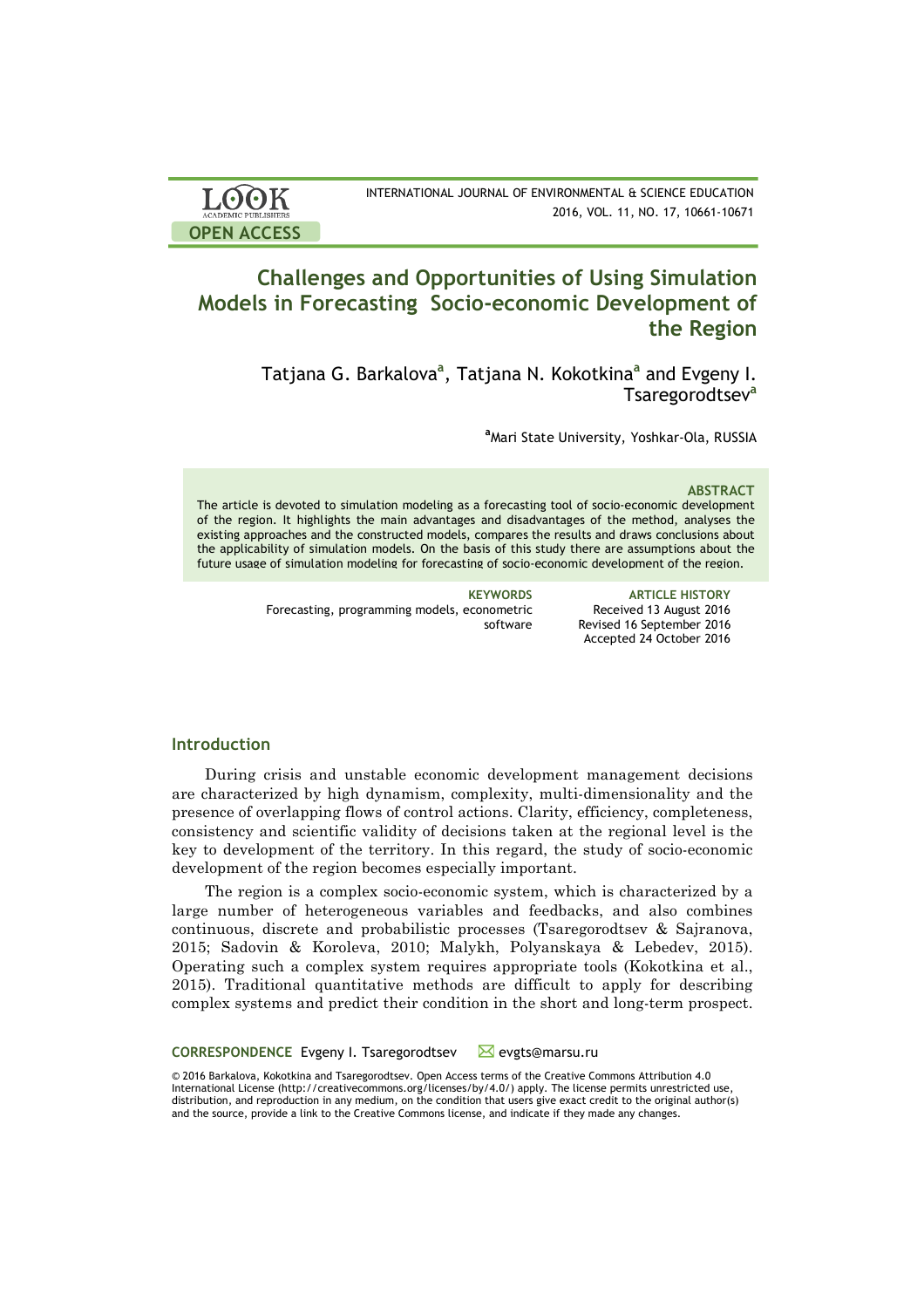Simulation modeling is able to overcome these difficulties (Tsaregorodtsev, 1998). Using this class of models of regional development through a number of sequential computations it is possible to predict the trajectory of the development of the socio-economic system with the specified parameters with different factors and conditions (Mosunova & Tsaregorodtsev, 2006; Kolemaev, 1998). The technology of forecasting activity of the region is based on the concept, according to which forecast is the result of evolution of the initial state of the model region for a specified term, with specified scenario. In the forecasting process the source database is transferred to the prediction point through the model of causal relationships and the exogenous parameters of the model are migrated using a script (Hasaev & Tsibatov, 2002).

This method allows to create models of complex systems describing weakly structured socio-economic processes in conditions of uncertainty with regard to stochastic factors of different nature, as well as to create and evaluate multiple development scenarios of the investigated system or process and to analyze the effectiveness of management decisions and to choose optimum way of development.

# **Literature Review**

Simulation modeling is a very popular method of describing of economic processes, to date, there are many concepts of simulation modeling of various processes and phenomena. "Simulation" usually refers to playback of phenomena, events, actions, objects. Simulation modeling – experimental method of study of the real system by its simulation model, which combines the features of the experimental approach and the specific conditions of the use of computers (Ilyin, 2007; Abakumov, Krylov & Antoshchuk, 2000; Grishin, 2010). In the model the consistency between the parameters is preserved.

The main approaches of simulation modeling include: system dynamics, discrete-event simulation, agent-based modeling (Korovin, 2012; Klochko, Fomenko & Nekrasova, 2016; Timirgaleeva & Grishin, 2013). Also in the researches there are dynamic modeling, unified approach (Zhuravlev, 2009), networks of piecewise-linear aggregates (Lychkina, 2000) and etc. In this study we focus on three main approaches, which are the most widespread.

System dynamics was proposed as the methodology by J. Forrester in 1961 as a research tool for the informative feedback in production and business activities. The aim was to find out the interplay between organizational structure, amplification and delay, the impact they have on the overall efficiency of management. The processes occurring in the real world, in system dynamics are presented from the point of view of drives and transactions between them. System-dynamic model describes the behavior of the system and its structure as a number of interacting positive and negative feedbacks and delays. Systematic approach builds graphical diagrams of causal relationships and global influences of parameters on each other, and then generates a computer model on the basis of these charts. When modeling this way, operations are held not with separate economic objects, but with aggregated elements (aggregated buyer, aggregated service provider). Thus, there is depersonalization of specific subjects, and their behavior is seen as a cost-effective and rational. This assumption often leads to inadequate results of the forecast, as the rationality of decision-making a very controversial issue, conditions can go beyond research, they cannot be predicted.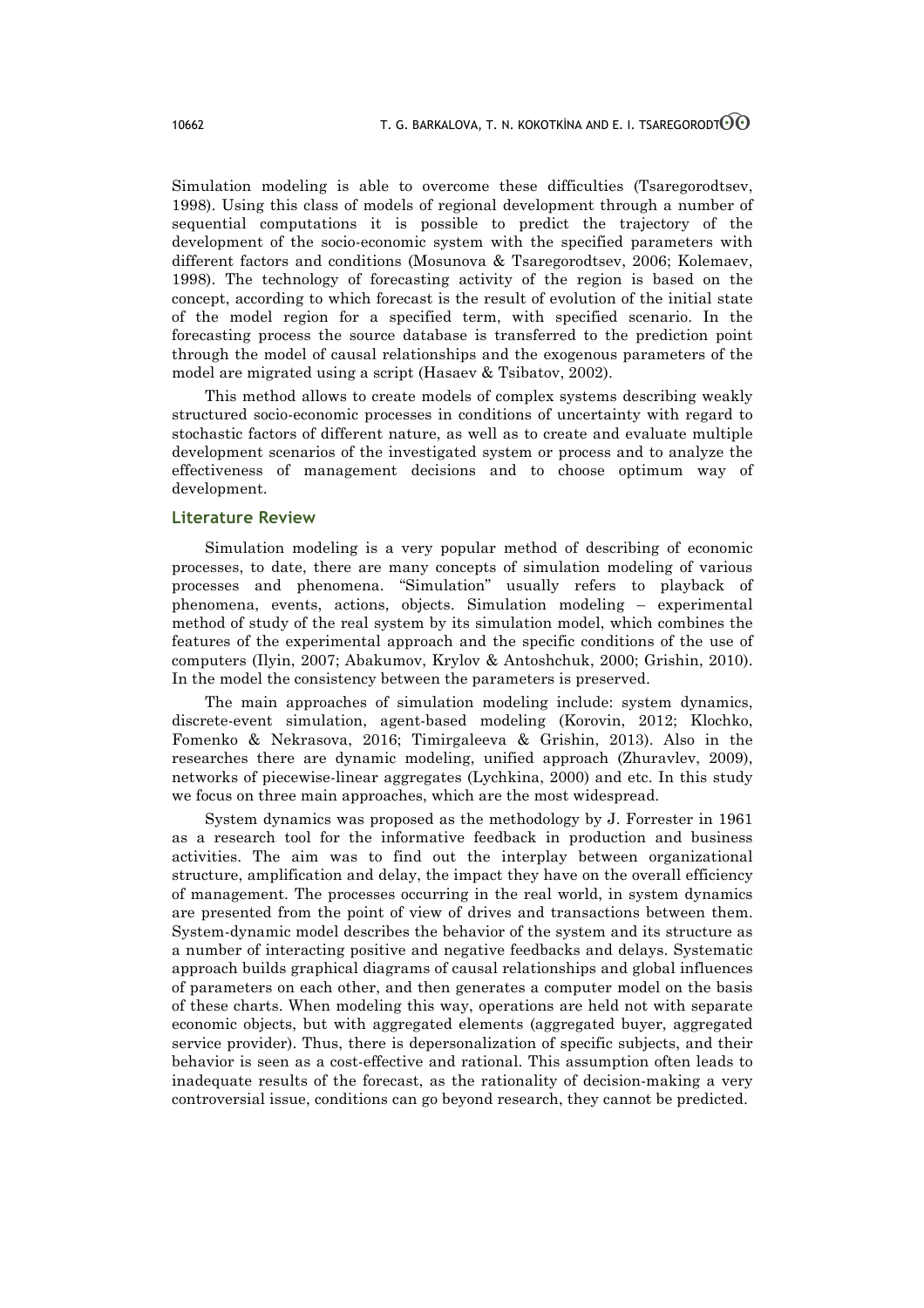#### 60 INTERNATIONAL JOURNAL OF ENVIRONMENTAL & SCIENCE EDUCATION 10663

Forecasting dynamics of the main socio-economic indicators of the region is provided by the availability of partial differential equations, recursive relations and dependencies lag variables obtained by means of econometrics or neuroinformatics (Gafarova, 2013). By using system dynamics it is possible to identify causal relationships and global interdependences of the considered system. This type includes the following software complexes and systems: VenSim, PowerSim, iThink, DYNAMO, Stella, ModelMaker, etc.

The appearance of discrete-event modeling is associated with the name of J. Gordon. In the early 1960-ies, he designed and implemented GPSS system. Using this system it is possible to build a model, represented by series of different states that change instantly for some time. Discrete-event models work with passive transacts or service calls. Transact can be a worker, raw, signal, resource, or other object of economic activity. Moving through the model, transacts form the queue to single-channel and multichannel devices that capture and release them, break down, destroy, etc. (Rvantsov, 2011). This approach of simulation modeling is one of the most common and is used to study the socio-economic, technical, logistic and other processes. Analytical results for a large number of special cases of such modes is considered in queueing theory (Chernysheva, 2010).

In addition to GPSS system, this approach is represented by such systems as Arena, Extend, SimProcess, Enterprise Dynamics, Auto-Mod, etc. It should be noted that the largest number of simulation systems were implemented on the basis of discrete-event approach.

Agent-based modeling is a relatively new stream, taking into account the individual behavior of active objects (agents) and their interactions. Unlike system dynamics, agent-based approach allows to operate not aggregated elements of the system, but a collection of agents with a certain set of properties (e.g., agents-consumers, agents-manufacturers). Agent-based modeling appeared in the 90-ies and is used to study decentralized systems, which dynamics of functioning is defined not by global rules and laws (as in other paradigms of modeling), but when these global rules and laws are the result of individual activity of group members. The purpose of agent models is to gain insight on these global rules, the general behavior of system, proceeding from assumptions of individual, private behavior of its separate active objects and the interaction of these objects in the system. In the case of modeling of economic systems containing large number of active objects (people, cars, businesses or even projects, assets, products, etc.), which combines the elements of individual behavior, agent-based modeling approach is more versatile and powerful, as it allows to take into account any complex structures and its behavior (Korovin, 2012).

Each agent:

— has a set of characteristics;

- $-$  has rules of conducting and decision-making;
- has the purpose which influences his conduct;
- $\frac{1}{1}$  is in a certain environment and interacts in it with other agents;
- may have the ability of self-learning based on his own experience.

The most powerful of tools supporting agent-based modeling, is a Russian tool AnyLogic by XJ Technologies company that has proven its power and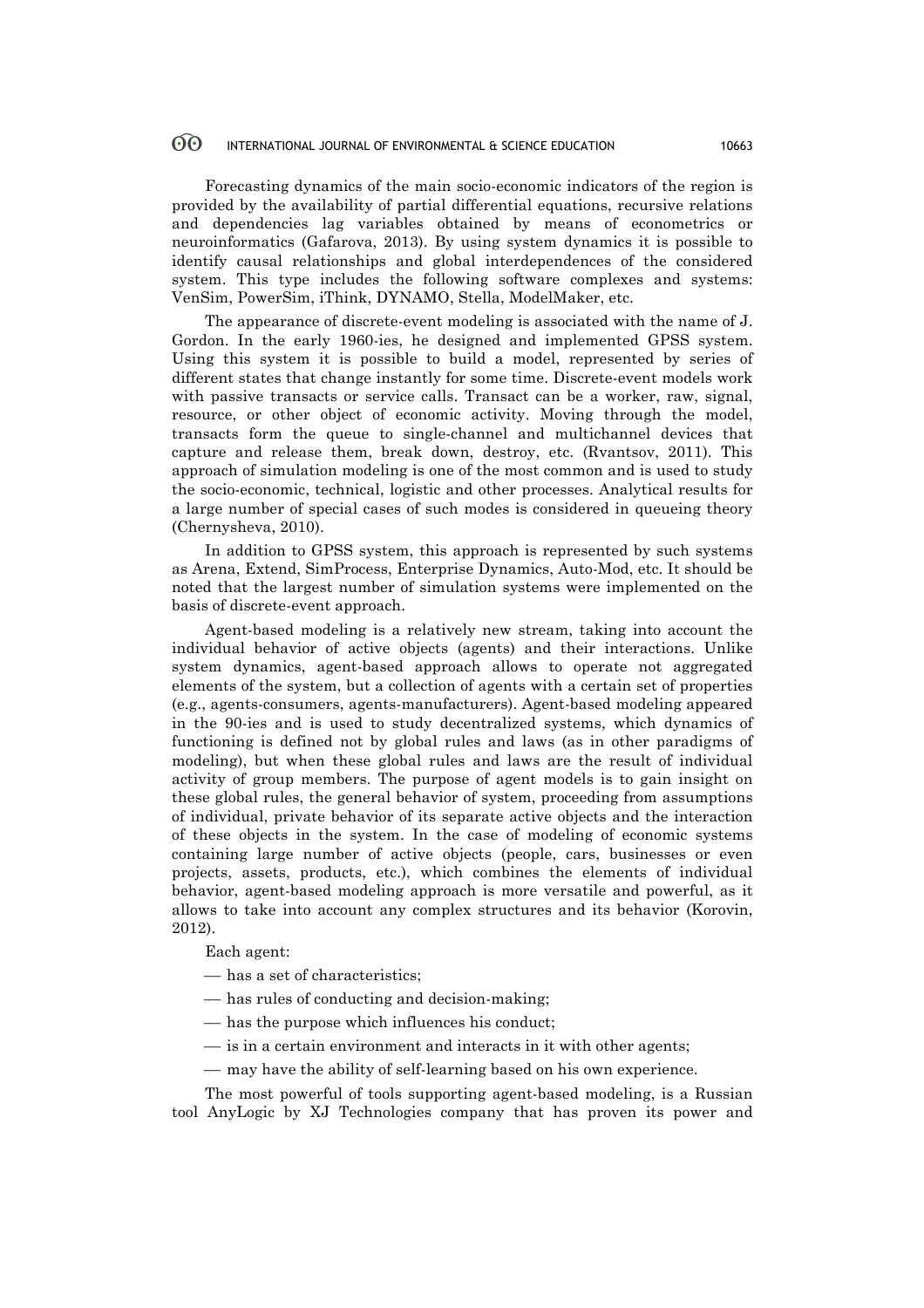flexibility due to applying the object-oriented approach. In addition, it implements a unified approach by providing the possibility of creating hybrid models based on different approaches of simulation modeling (Korovin, 2012).

When modeling socio-economic systems, the most valuable of the methodologies are agent-based and system dynamic. This is due to the different approaches of economic theory. In the greatest development was the neoclassical school of economics that researches the economy with the help of limit values. Such models can be represented as systems of differential equations and therefore correspond to the methodology of system dynamics. Model which was created based on a combination of different approaches will use system dynamics at a high level of abstraction (to describe the behavior of macrosystems), agent-based modeling – at a low level (to describe the behavior of individual economic agents). This can lead to a more accurate reflection of socioeconomic dynamics of the region.

# **Data, Analysis, and Results**

The study will consider the most famous Russian and international models of socio-economic development of regions on the basis of system dynamics simulation modeling.

Overview of simulation models of forecasting of development of regions can be started with ready-made solutions that are offered by some companies. Examples of such decisions are the simulator "Dream Valley" (2015) (IIASA), program-instrumental complex "Prognoz" (Gafarova, 2013). Another well-known analog of implementation of this approach is the territorial automated system "TAIS" (Rvantsov, 2011), developed by scientists of the Samara state economic academy. Also it's worth to note the system for analysis and modeling of the dynamics of the regional budget "the Governor" developed in the scientific center of the company "Franklin&Grant. Risk Consulting" (Lychkina, 2013).

| Model<br>name          | Developer                                                                                                    | The structure of<br>the model                                                                                                                                               | Advantages                                                                                                                                                                                                                  | Disadvantage<br>s                                                                                                       |
|------------------------|--------------------------------------------------------------------------------------------------------------|-----------------------------------------------------------------------------------------------------------------------------------------------------------------------------|-----------------------------------------------------------------------------------------------------------------------------------------------------------------------------------------------------------------------------|-------------------------------------------------------------------------------------------------------------------------|
| <b>Dream</b><br>Valley | Internation<br>al Institute<br>for applied<br>systems<br>analysis<br>(IIASA),<br>The<br>Republic<br>Of Korea | Economic agents:<br>27<br>people,<br>economic sectors,<br>the government                                                                                                    | Representation<br>of the<br>dynamics of the region<br>under the influence of<br>and<br>internal<br>external<br>shocks;<br>testing<br>the<br>potential<br>effects<br>οf<br>various<br>policies pursued by the<br>government. | No possibility<br>of forecasting<br>economic and<br>demographic<br>situation<br>in<br>the future.                       |
| «Progno<br>Z»          | <b>CJSC</b><br>"Prognoz".<br>Andrianov<br>D.L.,<br>Russia                                                    | Unit of scenario<br>conditions, 4 unit<br>parameters<br>(production,<br>population,<br>employment,<br>finances),<br>the<br>unit<br>of<br>comprehensive<br>assessment of the | Forecasting of territorial<br>development;<br>implementation<br>of<br>scenario calculations;<br>possibility of<br>solving<br>inverse problems.                                                                              | Complexity of<br>information<br>security;<br>weak balance<br>the<br>and<br>of<br>accuracy<br>the prediction<br>results. |

**Table 1.** Turnkey solutions for forecasting of socio-economic development of the region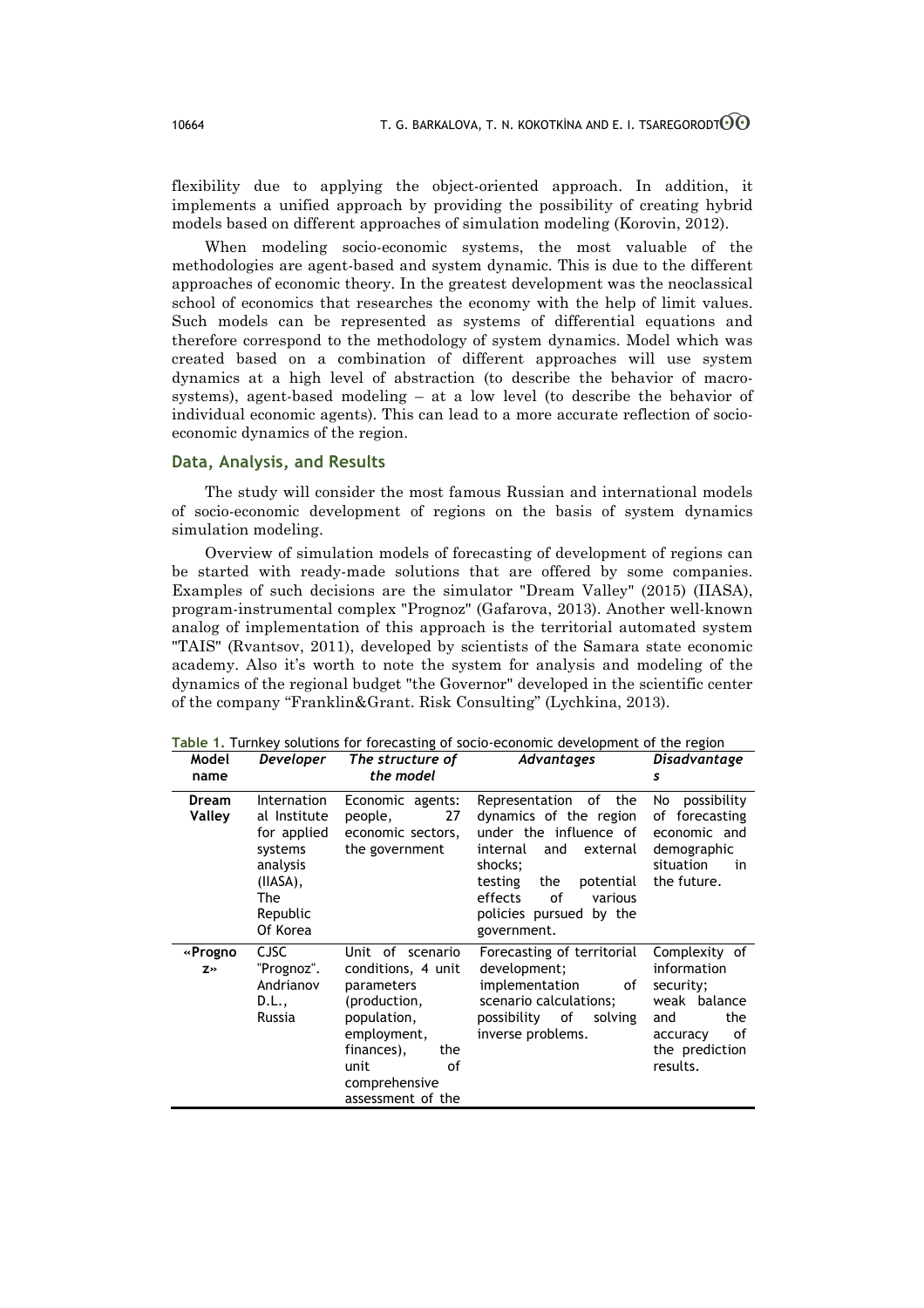#### 60 INTERNATIONAL JOURNAL OF ENVIRONMENTAL & SCIENCE EDUCATION 10665

|                  |                                                                    | οf<br>development<br>the regions                                                                                                                              |                                                                                                                                                                     |                                                                                                                                                                                                                                    |
|------------------|--------------------------------------------------------------------|---------------------------------------------------------------------------------------------------------------------------------------------------------------|---------------------------------------------------------------------------------------------------------------------------------------------------------------------|------------------------------------------------------------------------------------------------------------------------------------------------------------------------------------------------------------------------------------|
| «Gubern<br>ator» | <b>JSC</b><br>Franklin &<br>Grant. Risk<br>consulting"<br>, Russia | subsystems:<br>4<br>scenario<br>modeling,<br>assessment of the<br>regional<br>economy,<br>evaluation<br>οf<br>budget<br>performance,<br>cognitive<br>modeling | Use of a modular system;<br>ability<br>track<br>to<br>and<br>adjust the progress of<br>the simulation:<br>high flexibility;<br>use of several types of<br>modeling. | High cost;<br>narrow<br>specialization;<br>complicated<br>adaptation for<br>specific<br>a<br>region;<br>of<br>use<br>a<br>number<br>οf<br>statistical<br>indicators that<br>not<br>are<br>tracked<br>by<br>official<br>statistics. |

This software is designed for monitoring, analysis and forecasting of regional development. Such universal instruments, as a rule, constitute a system of dependencies, describing the state of the economy for the short and medium term. In the simulation calculations of the studied socio-economic and production processes are described in the form of difference ratios, economicmathematical model reflecting dynamics of development of these processes. Mathematical description of the model is developed on the basis of using the existing economic-mathematical methods in combination with intuitive modeling and is implemented in the form of a computer program, which conducts experiments by feeding the input of external influences in the form of specifying the values of the input variables and calculating output parameters. Scenarios calculations are formed by specifying the values of input parameters. An additional problem of simulation experiments is providing the necessary adequacy of the developed models to the real objects.

Mathematical models used for prediction, can be adjusted for the specifics of each simulated region and its statistics. Predictions on the basis of such universal models are usually made on statistics for 5-7 years. This short retrospective analysis, in our view, is not conducive to reliable forecasting. Besides, the lack of specialists in economical mathematical modeling among the users of such systems does not allow proper tuning of the model to the specifics of the region (and it is not always possible). All the above leads to the fact that regional predictions based on such models becomes formal.

The next set of models are models tailored to a specific region. Among such models it is possible to point out simulation models from different countries. Linear dynamic simulation model ABPPS simulates the economic performance and the choice of optimal management strategy for livestock industries. There are such models as the models of the U.S. agricultural sector AGMOD and SWOPSIM and developed by Canadian economists production model KPC ABPPS (Alberta Beef Productions System Simulation System). Linear dynamic model of the agricultural sector of Finland, DREMFIA (Lehtonen et al., 2007) performs economical mathematical analysis of structural changes in the agricultural sector of Finland, simulation of perspective volumes of production of the agricultural sector of Finland in the medium term. The model of the agricultural sector of France MAGALI (Ministry of agriculture of France,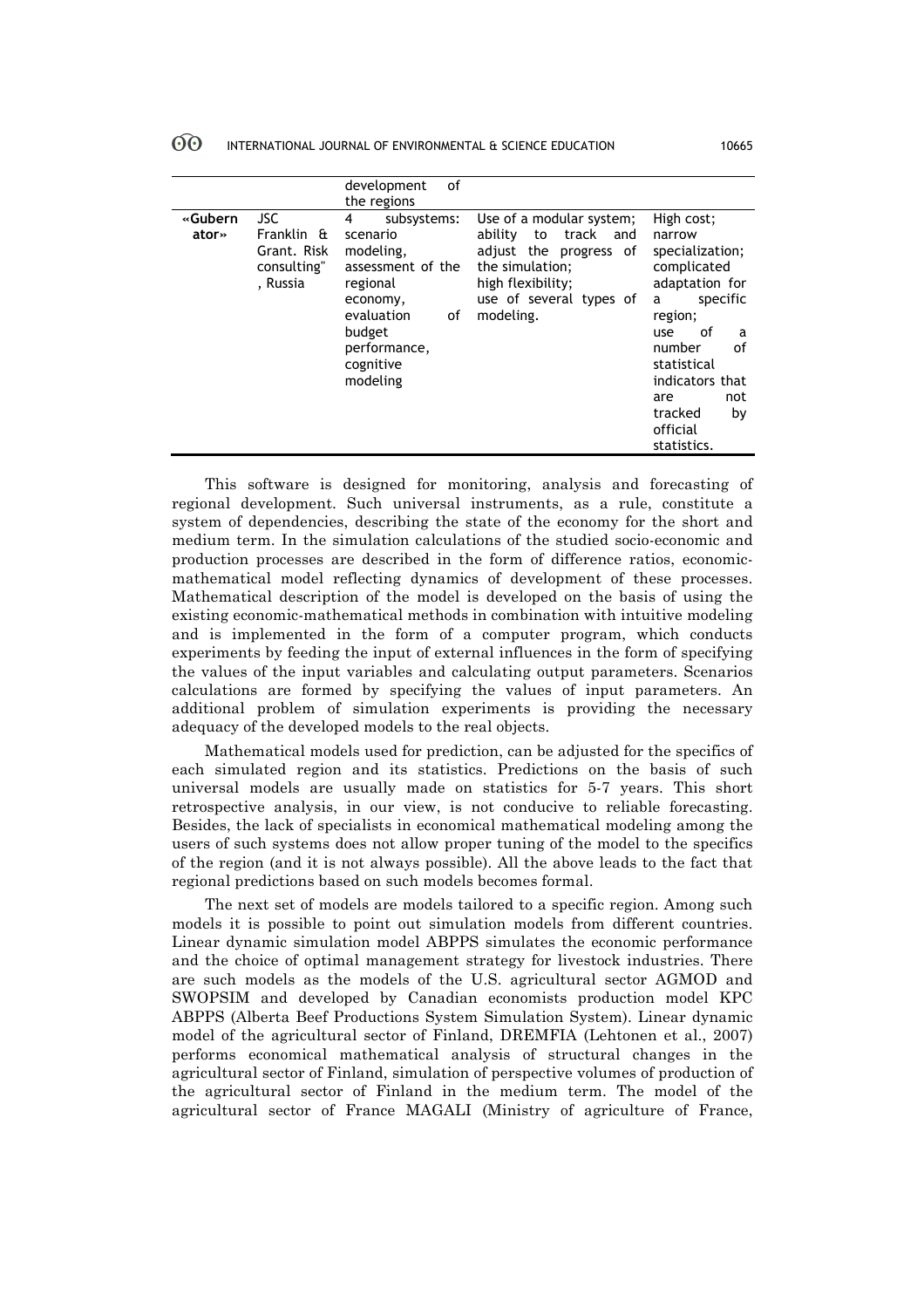National institute of agricultural research of France) builds a simulation of the impact of the decisions for the development of the agrarian sphere of agricultural territories, the dynamics of prices on agricultural production, rural employment, cost of factors of production.

Next, we consider only those models that take into account the specifics of a particular region. Let's begin with the models using system dynamics approach.

Such models include modeling complex "SIRENA-2 (Synthesis of regional and national economic decisions), territorial automated system of TAIS and analysis system "Modeling of socio-economic development of the region, the forecasting system in the region" by Institute of informatics and mathematical modeling of technological processes Russian Academy Science, model of the Kirov region, built by a computing center named after A. A. Doronitsyn, and integrated model for medium-term strategies for socio-economic development of the region.

| Model name                                                                              | <b>Developer</b>                                                         | The structure of the<br>model                                                                                                                                                                                                         | Advantages                                                                                                                                                                                                                          | <b>Disadvant</b><br>ages                                                                                        |
|-----------------------------------------------------------------------------------------|--------------------------------------------------------------------------|---------------------------------------------------------------------------------------------------------------------------------------------------------------------------------------------------------------------------------------|-------------------------------------------------------------------------------------------------------------------------------------------------------------------------------------------------------------------------------------|-----------------------------------------------------------------------------------------------------------------|
| Linear<br>dynamic<br>model of the<br>agricultural<br>sector of<br><b>Finland</b>        | <b>DREMFIA</b><br>(Lehtonen<br>et al.,<br>2007)                          | The Central core block<br>of optimization,<br>modeling competitive<br>markets<br>The optimization<br>problem of simulating<br>market changes is<br>calculated annually                                                                | Allows to<br>simulate the<br>dynamics of the<br>production of<br>agricultural<br>products in the<br>medium term                                                                                                                     | Narrow<br>specializati<br>on                                                                                    |
| <b>Territorial</b><br>automated<br>system (TAIS)                                        | Samara<br>state<br>economic<br>academy                                   | Economic<br>agents:<br>entities of the sector<br>of<br>goods<br>production<br>and market services;<br>entities of the sector<br>of nonmarket services;<br>households;<br>regional<br>lead; Federal lead; the<br>external environment. | of<br>Balance<br>forecasts;<br>Possibility<br>of<br>accounting<br>expertise;<br>Forecasting<br>in<br>sectoral<br>and<br>territorial<br>breakdown.                                                                                   | Limited<br>of<br>use<br>techniques<br>of scenario<br>analysis                                                   |
| Model<br>complex<br>"SIRENA-2<br>(Synthesis<br>οf<br>regional<br>economic<br>solutions) | Institute of<br>Economics<br>and<br>industrial<br>engineerin<br>g SB RAS | The<br>structure<br>οf<br>regional<br>subsystem:<br>manpower<br>and<br>population;<br>capital<br>investments;<br>local<br>resources<br>(land,<br>water);<br>transport;<br>inter-regional<br>relations; social factors                 | of<br>Conduction<br>interregional<br>comparisons<br>Possibility<br>οf<br>identifying<br>trends<br>the<br>in<br>development of<br>several<br>regions<br>Consistency<br>Practical<br>orientation<br>Possibility<br>οf<br>modification | The lack of<br>personifica<br>tion of the<br>subjects of<br>the<br>implement<br>ation<br>of<br>the<br>decisions |

**Table 2**. System dynamics simulation models of regional development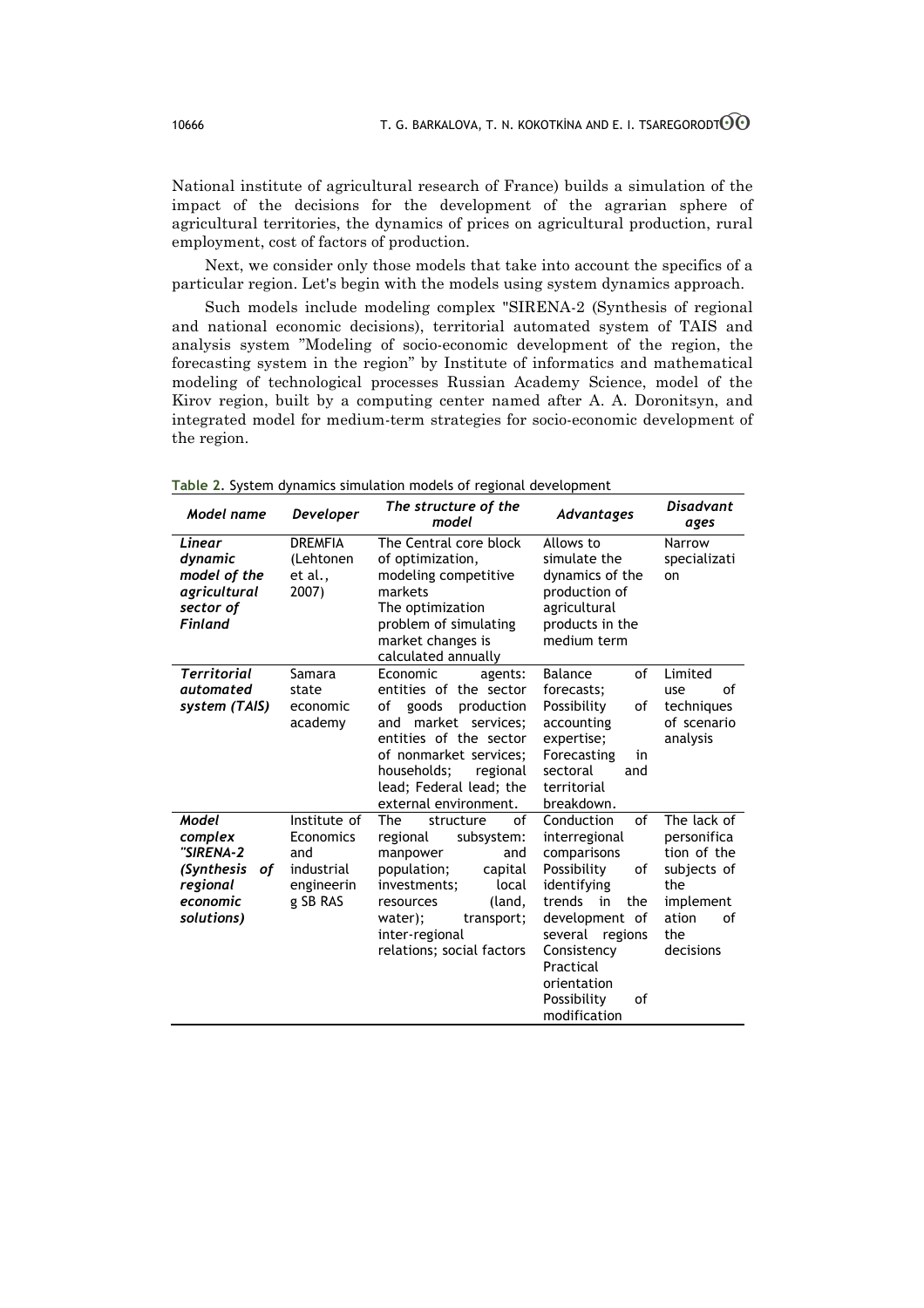| ပပ | INTERNATIONAL JOURNAL OF ENVIRONMENTAL & SCIENCE EDUCATION | 10667 |
|----|------------------------------------------------------------|-------|
|----|------------------------------------------------------------|-------|

| Analytical<br>system<br>"Modeling of<br>socio-<br>economic<br>development<br>оf<br>the<br>region" | State<br>university<br>οf<br>manageme<br>nt                     | Subsystem: population;<br>production;<br>non-<br>production<br>sphere;<br>external<br>economic<br>sphere; space; finance;<br>ecology | Ability<br>to<br>analyze<br>disparities<br>of<br>regional<br>development.<br>Social<br>orientation<br>Ωf<br>the model: the<br>development of<br>health,<br>education<br>and<br>housing.<br>Detailing<br>the<br>resource<br>potential of the<br>region's natural<br>resources | The lack of<br>considerati<br>οf<br>on<br>innovative<br>component |
|---------------------------------------------------------------------------------------------------|-----------------------------------------------------------------|--------------------------------------------------------------------------------------------------------------------------------------|------------------------------------------------------------------------------------------------------------------------------------------------------------------------------------------------------------------------------------------------------------------------------|-------------------------------------------------------------------|
| Model of the<br>Kirov region                                                                      | The<br>computing<br>center<br>named<br>after A.A.<br>Doronicyn, | Components:<br>mining<br>manpower;<br>processing<br>(energy);<br>industry (fish industry<br>complex).                                | Examines<br>shadow<br>production<br>and<br>shadow wages.                                                                                                                                                                                                                     | The lack of<br>considerati<br>οf<br>on<br>innovative<br>component |

All models given in the table allow to build long-term and short-term forecasts of the main socio-economic and financial indicators in the region, to create and to research different strategies of regional development.

Moreover, model complex SIRENA-2 is multi-regional and allows to hold inter-regional comparisons to identify trends in the development of several regions. A significant drawback of all the models is the disregard for the modeling of innovations.

Regional models mentioned in the table vary in different economic and mathematical tools underlying the simulation (differential-integral equations, neural networks, econometric equations, etc.), ensuring the balance between supply and demand on the markets.

Finally, let's consider agent-based models of regional development. Such models are presented in Table 3. The number of such models is much smaller, they are not as common as system dynamics models. All the models are characterized by a low level of abstraction as agents allocated to both individuals and enterprises, sectors of the economy. Economic agents can relate to a specific area and to the entire region (the agents responsible for the functions of the state). Some interactions can occur within the same district, and some are between agents from different areas.

Agents can include system dynamic diagrams, algorithmic rules of behavior, variables, state diagrams. Model created using the presented methodology is able to predict the development of socio-economic system in different conditions, to determine the most preferable management strategy. It is possible to conduct experiments to determine the optimal values of some parameters that maximize the target function

The model can be used to support decision-making at various levels of regional management. Decomposition of the model for separate districts and the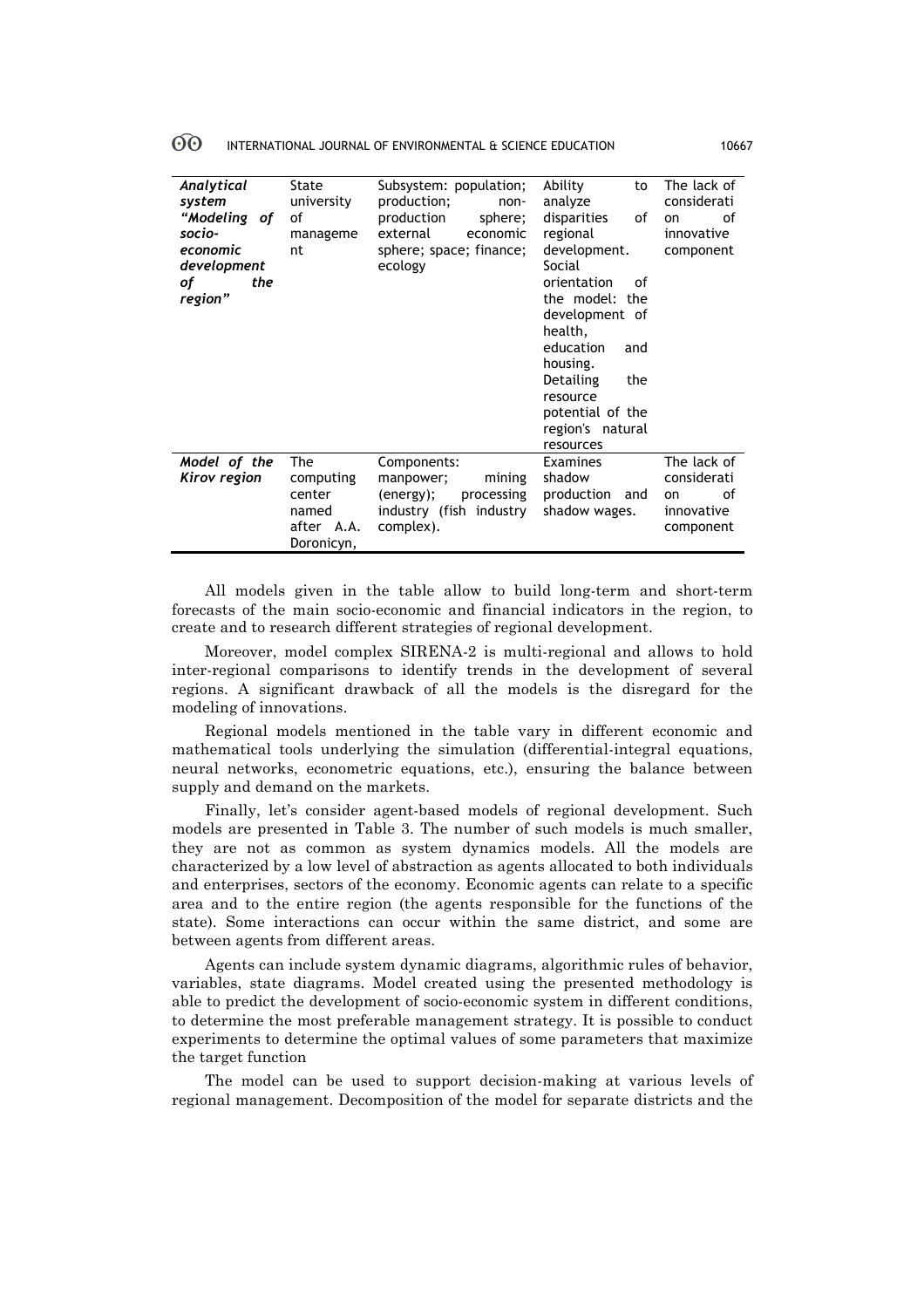economic agents allows to use it also in management tasks on municipal and district level (Tsaregorodtsev, Semagin & Mosunova, 2009; Kokotkina et al., 2015).

Finishing the review of simulation models, it's necessary to note that the creation of models of "first generation" demanded that researchers first of all develop tools that allow to create architecture models and to perform calculations on it.

We also should identify emerging libraries for simulation modeling. Among them we should note the software library Aivika (Sorokin, 2015). Basic and generalized versions of the Aivika library are focused mainly on discrete-event simulation, and it also has the support of system dynamics and agent-based modeling. The generalized version is adapted for the nested simulation and the distributed parallel simulation (optimistic strategy with a transparent kickbacks is implemented). Aivika allows specialists to operate events, discrete processes, resources, queues, servers, streams transaction and their handlers on the level of Haskell programming language. It simultaneously allows to determine the events and processes, delving into low-level details of the behavior of the simulated entities, and create high-level network of queues in a declarative way.

In conclusion, it should be noted that the development of agent-based and system dynamic modeling and software in the field of simulation modeling open up for scientists the great prospects for further development of the regional modeling.

| Model   | Develo   | The structure     | Advantages                    | <b>Disadvantages</b> |
|---------|----------|-------------------|-------------------------------|----------------------|
| name    | per      | of the model      |                               |                      |
| Model   | Syktyvk  | Levels:           | It is possible to conduct     | The lack of          |
| of a    | ar state | economic          | experiments to determine      | consideration of     |
| region  | universi | agents; district, | the optimal values of some    | innovative           |
| in the  | ty       | region.           | parameters that maximize      | component and        |
| Russia  |          | Agents: people;   | the target function;          | the informal         |
| n       |          | company; bank;    | Decomposition of the model    | sector               |
| North   |          | owner; district;  | for separate districts and    |                      |
| (Korovi |          | state.            | the economic agents allows    |                      |
| n       |          |                   | to use it also in             |                      |
| 2012)   |          |                   | management tasks on           |                      |
|         |          |                   | municipal and district level. |                      |
| Agent-  | Central  | Agents:           | Consideration of the human    | Has some             |
| oriente | econom   | individuals;      | factor                        | limitations (for     |
| d       | ics and  | legal entities;   | Modeling individual behavior  | example,             |
| region  | mathe    | municipal areas.  | of agents - "individuals":    | presupposes the      |
| al      | matics   |                   | birth, college enrollment,    | complete absence     |
| model   | institut |                   | employment, change of         | of unemployment)     |
| "Guber  | e of     |                   | activity, change of           | and requires         |
| nator"  | RAS      |                   | residence, change of          | further              |
|         |          |                   | attitude to work, death.      | development.         |
| The     | Central  | Agents: people;   | The calculation of the main   | Narrow               |
| agent-  | econom   | companies.        | socio-economic indicators of  | specialization       |
| based   | ics and  | Environment of    | development of Moscow city    |                      |
| model   | mathe    | the model:        | (population, gross regional   |                      |
| оf      | matics   | areas; roads;     | product, unemployment         |                      |
| Mosco   | Institut | public transport  | rate, per capita income),     |                      |

**Table 3.** Agent models of regional development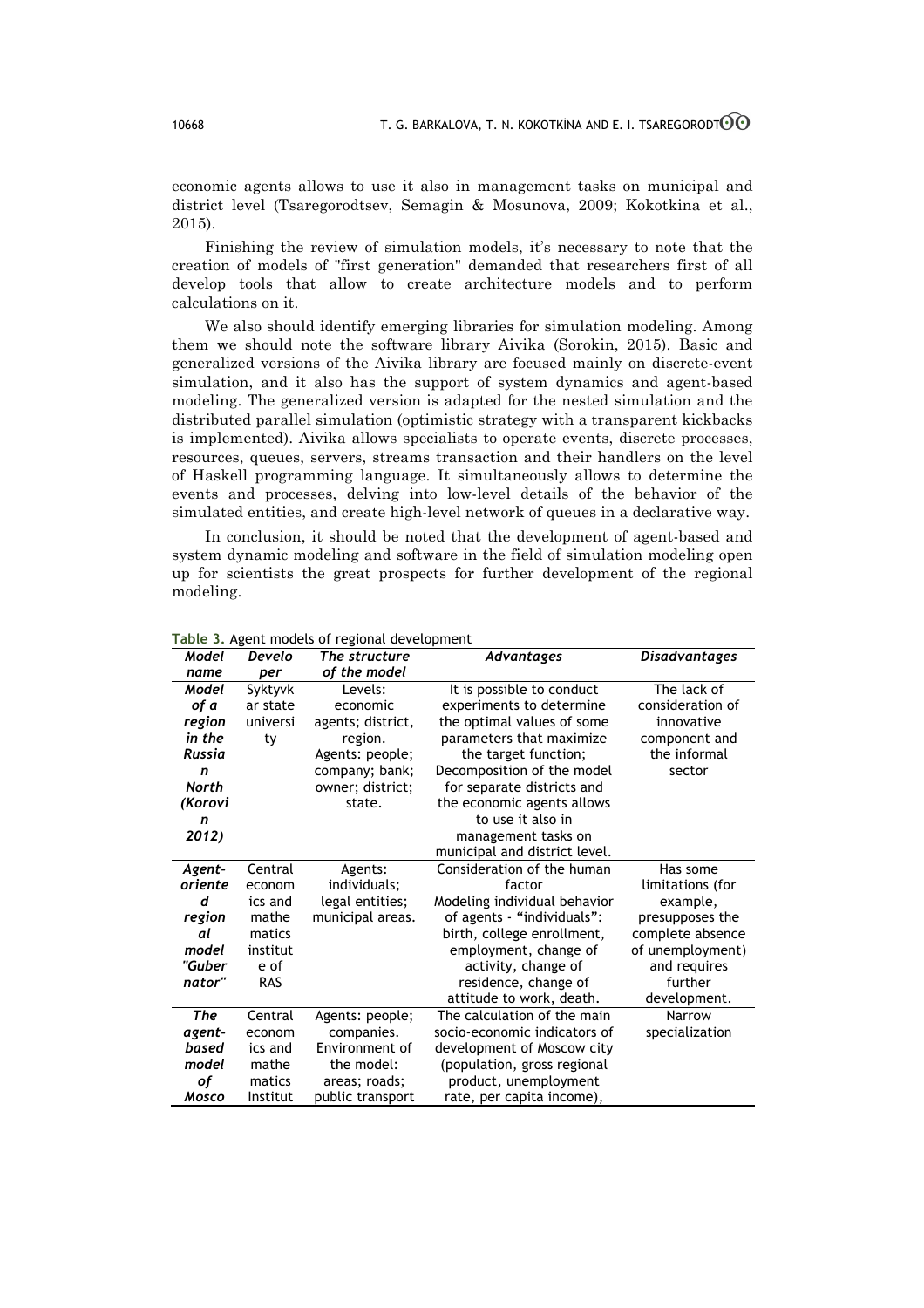#### 60 INTERNATIONAL JOURNAL OF ENVIRONMENTAL & SCIENCE EDUCATION 10669

| w city | e of | (metro) |
|--------|------|---------|
|        | RAS  |         |

# **Discussion and Conclusion**

When modeling socio-economic systems the most valuable methodology agent-based and system dynamics. This is due to the different approaches of economic theory. In the greatest development was the neoclassical school of economics that researches the economy with the help of limit values. Such models can be represented as systems of differential equations and therefore correspond to the methodology of system dynamics.

Another approach to the study of economics – behavioral economics. It is based on the premise of bounded rationality, namely that economic agents do not always abide by the maximum rational behavior, and stops on one of the relatively acceptable. Then the behavior of this entity can be described algorithmically. For simulation of such processes agent-based methodology is used.

Key advantages of simulation modeling are the following:

¾ ability to describe complex systems characterized by many nonlinear relationships and large number of heterogeneous variables;

 $-$  simulation of behavioral aspects and dynamic processes of the environment;

¾ ability to identify patterns, dynamic development trends and operation of complex system in conditions of incomplete and inaccurate information;

— description of the interaction and behavior of many active agents in social systems;

¾ implementation of the principles of object-oriented design and the use of high-tech solutions in the construction of computer models, etc. (Lychkina, 2013).

¾ using modular structure for building an information system based on them, this approach allows the most efficient use of hardware resources, shortening processing time.

– tracking the indicators on each stage of the simulation.

It is obvious that simulation models also have some drawbacks. First of all, it is worth noting the high cost of the development of the simulation model. So, creating a model at the regional level requires the involvement of not one expert, but of the entire team. Building such models also take much time. From the point of view of the implementation of the simulation results we should note the need for financial and informational support and training of staff of public authorities of the region. There is also the difficulty with the collection of initial data for the simulation model. They are not always collected and analyzed by Federal state statistics service. This can significantly reduce the adequacy of the model.

Thus, the model based on the combination of different approaches will use system dynamics at a high level of abstraction (to describe the behavior of macro-systems), agent-based modeling – at a low level (to describe the behavior of individual economic agents). This could lead to a more accurate reflection of socio-economic dynamics of the region.

Using the models allows to understand the internal logic of development of economic processes. Experience with the usage of such models showed that they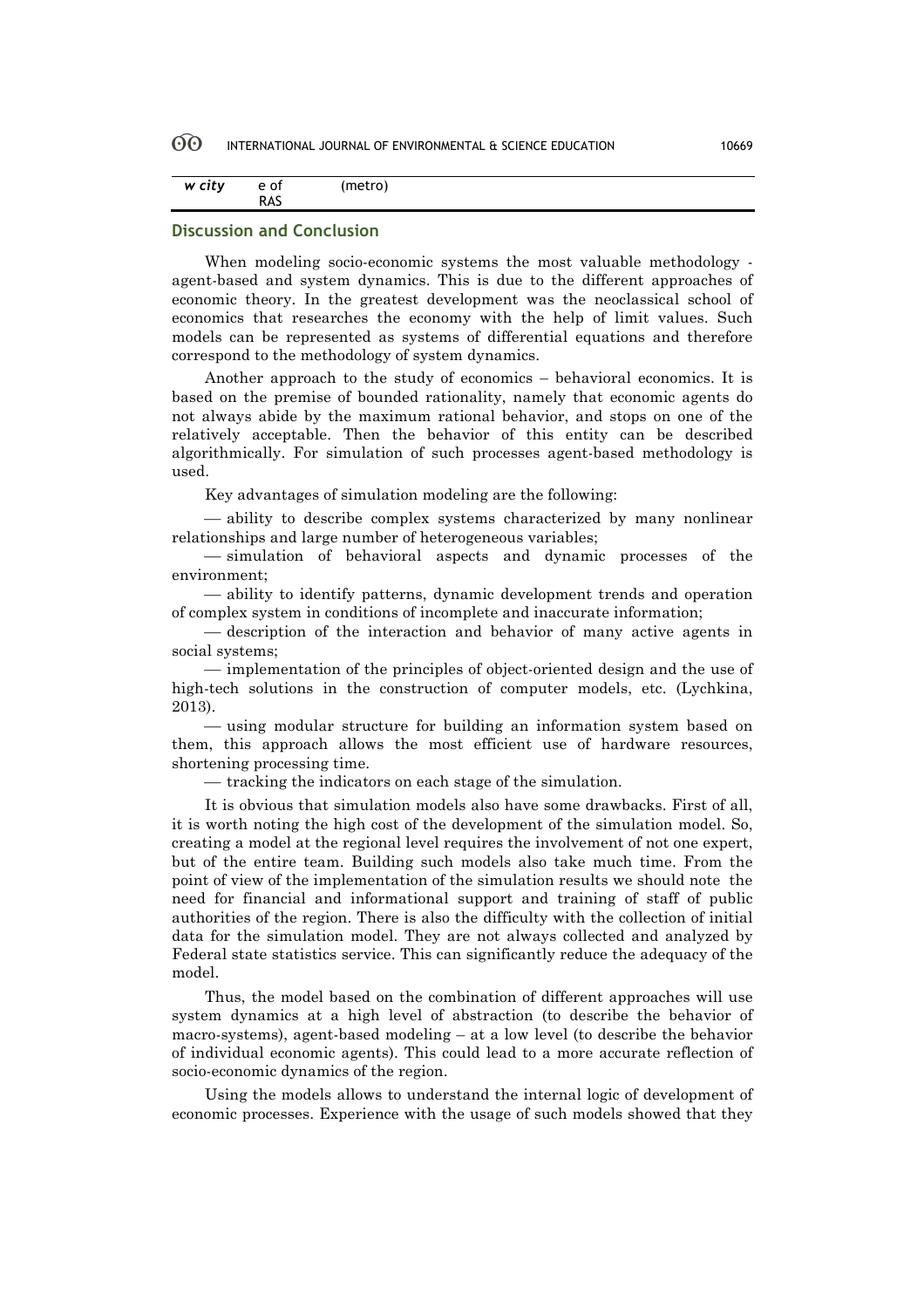are a reliable tool for the analysis of macroeconomic regularities and forecasting of consequences of macroeconomic decisions while maintaining existing relations (Korovin, 2012).

# **Acknowledgments**

The research was supported by Russian Science Foundation project #16-18- 10017 «Complex of programs for forecasting economic development region»

### **Disclosure statement**

No potential conflict of interest was reported by the authors.

### **Notes on contributors**

**Tatjana G. Barkalova**, Department of Economics and Finance, Mari State University, Yoshkar-Ola, Russia.

**Tatjana N. Kokotkina,** Department of applied statistics and Informatics, Mari State University, Yoshkar-Ola, Russia.

**Evgeny I. Tsaregorodtsev**, Department of Economics and Finance, Mari State University, Yoshkar-Ola, Russia.

### **References**

- Abakumov, V.G., Krylov, V.N. & Antoshchuk, S.G., (2000). Detection and identification of attributes of objects using a spherical model of the visual analyzer. *Electronics and Communications*, *8(2),*  211-212.
- Chernysheva, N.N. (2010). *Imitation modeling of business processes.* Nizhni Novgorod: Lobachevsky State University of Nizhni Novgorod, 28 p.
- Dream-Valley (2015). *Advanced Systems Analysis*. Direct access: http://www.iiasa.ac.at/web/home/research/researchPrograms
- Gafarova, E.A. (2013). Imitation models of complex regional development. *Large-scale Systems Control*, 45, 206-221.
- Grishin, I.U. (2010). *Actual problems of optimizing the management of technical and economic systems*. Yalta: RIO KSU, 210 p.
- Hasaev, G.R. & Tsibatov V.A. (2002). The forecasting technology of regional development: the implementation experience and use. *Studies on Russian Economic Development, 3,* 64-82.
- Ilyin, A.A. (2007). *Simulation modeling of economic processes*, Tula: Tula University of management and business, 121 p.
- Klochko, E., Fomenko, N. & Nekrasova, V. (2016). Modelling of Network Mechanisms of Management in the Conditions of Organizational Development. *Mediterranean Journal of Social Sciences, 6(1),* 101-106
- Kokotkina, T.N., Sadovin, N.S., Bespalov, D.E., Borisov, V.A., Tsaregorodtsev, E.I., Malinina, A.A., Vasilyeva, E.O. (2015). A Dynamic Model of Regional Economic Growth. *Mediterranean Journal of Social Sciences*, *6(3),* 139-148. DOI:10.5901/mjss.2015.v6n3s7p139
- Kolemaev, V.A. (1998). *Mathematical Economics*. Moscow, UNITI, 240 p.
- Korovin, A.M. (2012). The analysis of approaches and software for the simulation of social and economic systems. *Vestnik of SUSU*, *35*, 98-100.
- Lehtonen, H., Bärlund, I., Tattari, S. & Hilden, M. (2007). Combining dynamic economic analysis and environmental impact modeling: addressing uncertainty and complexity of agricultural development. *Environmental modeling & software*, *22(5),* 710-718.
- Lychkina, N.N. (2000). Modern technologies of simulation modeling and its use in Business *Information Systems, 9,* 60-63.
- Lychkina, N.N. (2013). Dynamic simulation of socio-economic systems and its application in information-analytical solutions for strategic management. *Business strategies, 2,* 44-49.